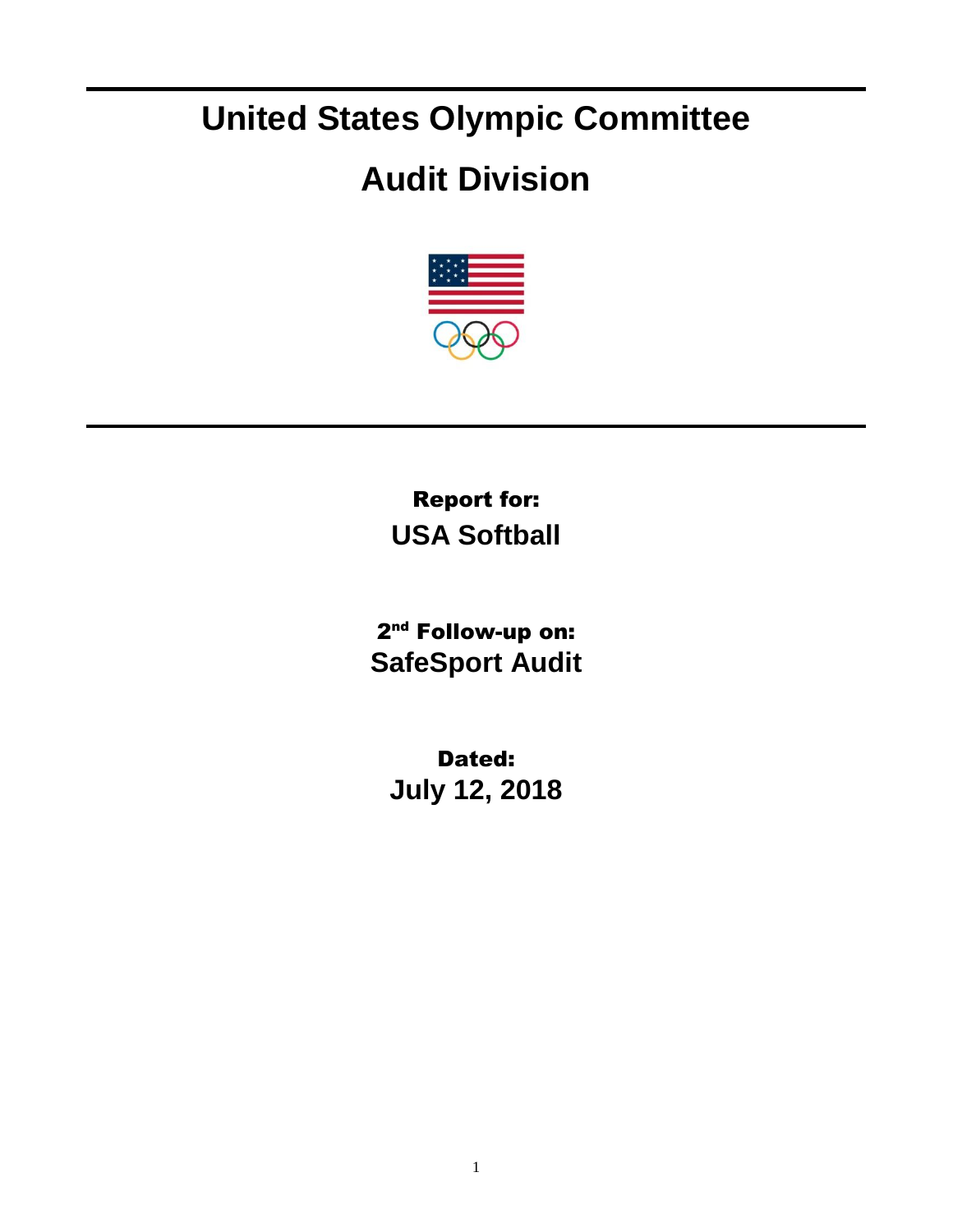UNITED STATES OLYMPIC COMMITTEE 1 Olympic Plaza Colorado Springs, CO 80909



July 12, 2018

Craig Cress Executive Director USA Softball

Dear Craig,

The USOC Internal Audit Division continued to follow-up on the status of recommendations from the SafeSport audit of USA Softball dated October 2017. The Follow-up Report dated February 2018 reported one in process recommendation related to ensuring all required individuals completed SafeSport education before contact with athletes. USA Softball implemented a process to address the outstanding recommendation. All recommendations were implemented and are considered closed.

We thank you and your staff for assisting in the 2<sup>nd</sup> follow-up review.

Sincerely,

fit Julle

Bridget Toelle, CPA, CIA Ellen Senf Senior Director, Audit Staff Auditor

| CC: | Susanne Lyons         |
|-----|-----------------------|
|     | <b>Rick Adams</b>     |
|     | Gary Johansen         |
|     | <b>Chris McCleary</b> |

Ellen of Senf

John Gouveia **Steve Walker**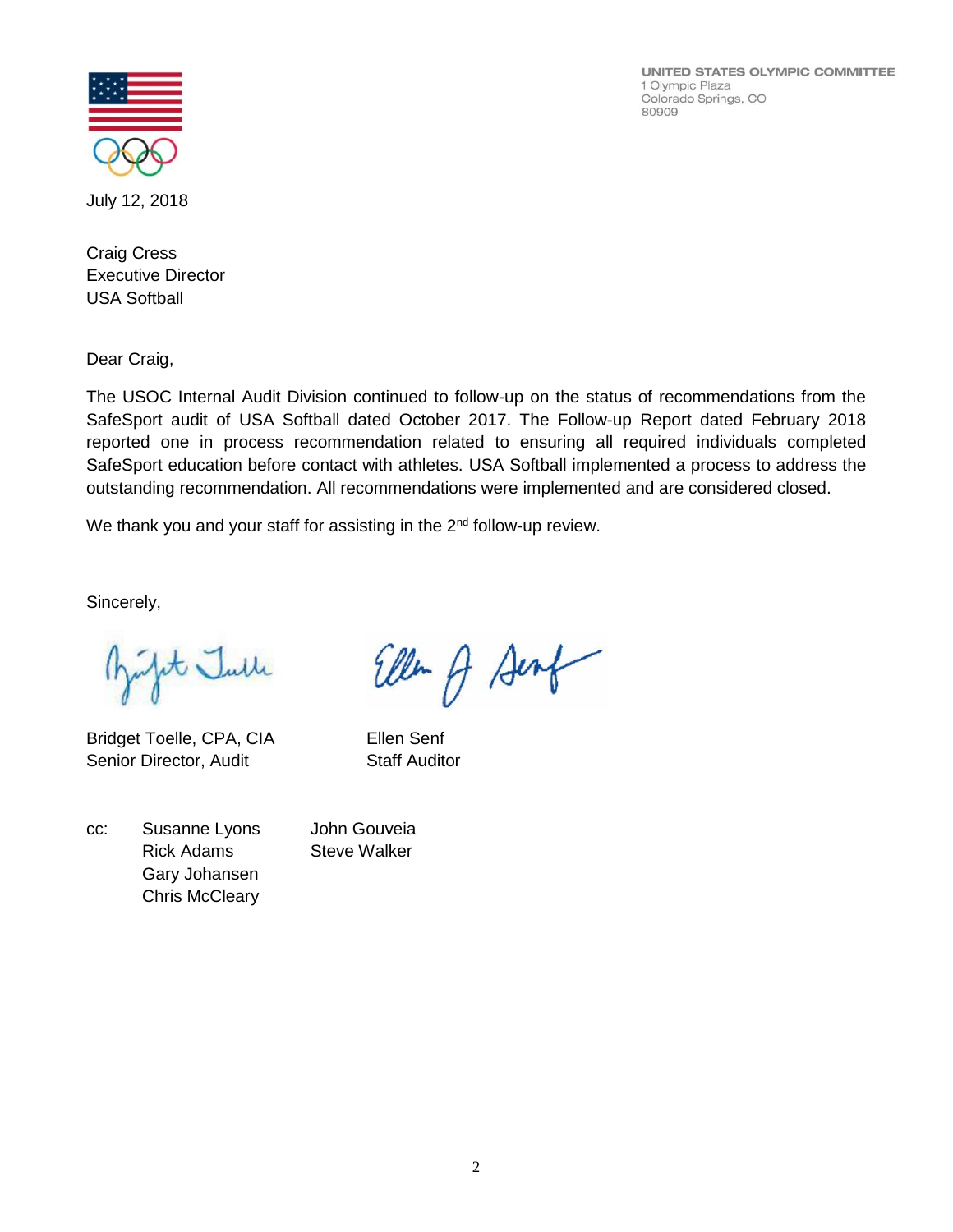

## *SafeSport 2nd Follow-up Report*

**USA Softball**

| <b>Follow-up</b><br><b>Status</b> | <b>Recommendation</b>                                                                                                                                                                                                                                                                                                                                                                                                                                                                                                                                                                                                                                                                                                                                                                                                                          | <b>Management</b><br><b>Response</b>                                                                                                                                                                                                                                                                                                                                                                                                                                                                                                                                                                                                                                                                                        | <b>Follow-up</b><br><b>Action</b>                                                                                                                                              |
|-----------------------------------|------------------------------------------------------------------------------------------------------------------------------------------------------------------------------------------------------------------------------------------------------------------------------------------------------------------------------------------------------------------------------------------------------------------------------------------------------------------------------------------------------------------------------------------------------------------------------------------------------------------------------------------------------------------------------------------------------------------------------------------------------------------------------------------------------------------------------------------------|-----------------------------------------------------------------------------------------------------------------------------------------------------------------------------------------------------------------------------------------------------------------------------------------------------------------------------------------------------------------------------------------------------------------------------------------------------------------------------------------------------------------------------------------------------------------------------------------------------------------------------------------------------------------------------------------------------------------------------|--------------------------------------------------------------------------------------------------------------------------------------------------------------------------------|
|                                   |                                                                                                                                                                                                                                                                                                                                                                                                                                                                                                                                                                                                                                                                                                                                                                                                                                                |                                                                                                                                                                                                                                                                                                                                                                                                                                                                                                                                                                                                                                                                                                                             |                                                                                                                                                                                |
| <b>Implemented</b>                | USA Softball must update their<br>SafeSport-related documentation<br>and administrative materials to<br>include a grievance process as<br>documented in the Athlete Safety<br>Standards.                                                                                                                                                                                                                                                                                                                                                                                                                                                                                                                                                                                                                                                       | USA Softball agrees to update<br>its governing documents to<br>include and further refine a<br>grievance and disciplinary<br>process for SafeSport-defined<br>grievances. USA Softball will<br>set forth and administer its<br>own grievance and disciplinary<br>process for: (a) all non-<br>covered individuals against<br>whom any type of complaint is<br>alleged; and (b) for all<br>Covered Individuals against<br>whom a complaint other than a<br>complaint for sexual<br>misconduct has been alleged.<br>All complaints alleging sexual<br>misconduct against Covered<br>Individuals will be referred to<br>the Center for SafeSport for<br>administration.                                                        | <b>USA Softball</b><br>updated its<br>education and<br>training SafeSport-<br>related<br>documentation and<br>administrative<br>materials to<br>address the<br>recommendation. |
| <b>Implemented</b>                | USA Softball must require that<br>individuals it formally authorizes,<br>approves, or appoints (a) to a<br>position of authority over, or (b) to<br>have frequent contact with athletes<br>complete criminal background<br>checks and education and training<br>requirements in a timely manner and<br>before they have contact with<br>athletes to provide assurance that<br>they are educated on the<br>requirements of the Athlete Safety<br>Standards. USA Softball must<br>consistently track and verify criminal<br>background checks and education<br>and training requirements are met for<br>all Required Individuals. USA<br>Softball should review the testing<br>results and require all necessary<br>individuals to complete the<br>necessary requirements (i.e.,<br>criminal background check and/or<br>education and training). | USA Softball agrees to require<br>that all individuals that the<br>NGB formally authorizes,<br>approves, or appoints (a) to a<br>position of authority over, or<br>(b) to have frequent contact<br>with athletes, shall be required<br>to (i) complete a criminal<br>background check; and (ii)<br>complete SafeSport<br>educational training. In<br>evaluating the Report and its<br>requirements, USA Softball<br>has determined that USA<br>Softball's "Covered<br>Individuals" for purposes of<br>SafeSport compliance are as<br>follows: Covered Individuals<br>1. National Office Staff<br>2. National Teams, including:<br>a. Staff b. Coaches c. Players<br>d. Athletic Trainers e. Medical<br>Personnel f. Umpires | <b>USA Softball has</b><br>implemented a<br>process to ensure<br>all required<br>individuals<br>complete SafeSport<br>education before<br>they have contact<br>with athletes.  |